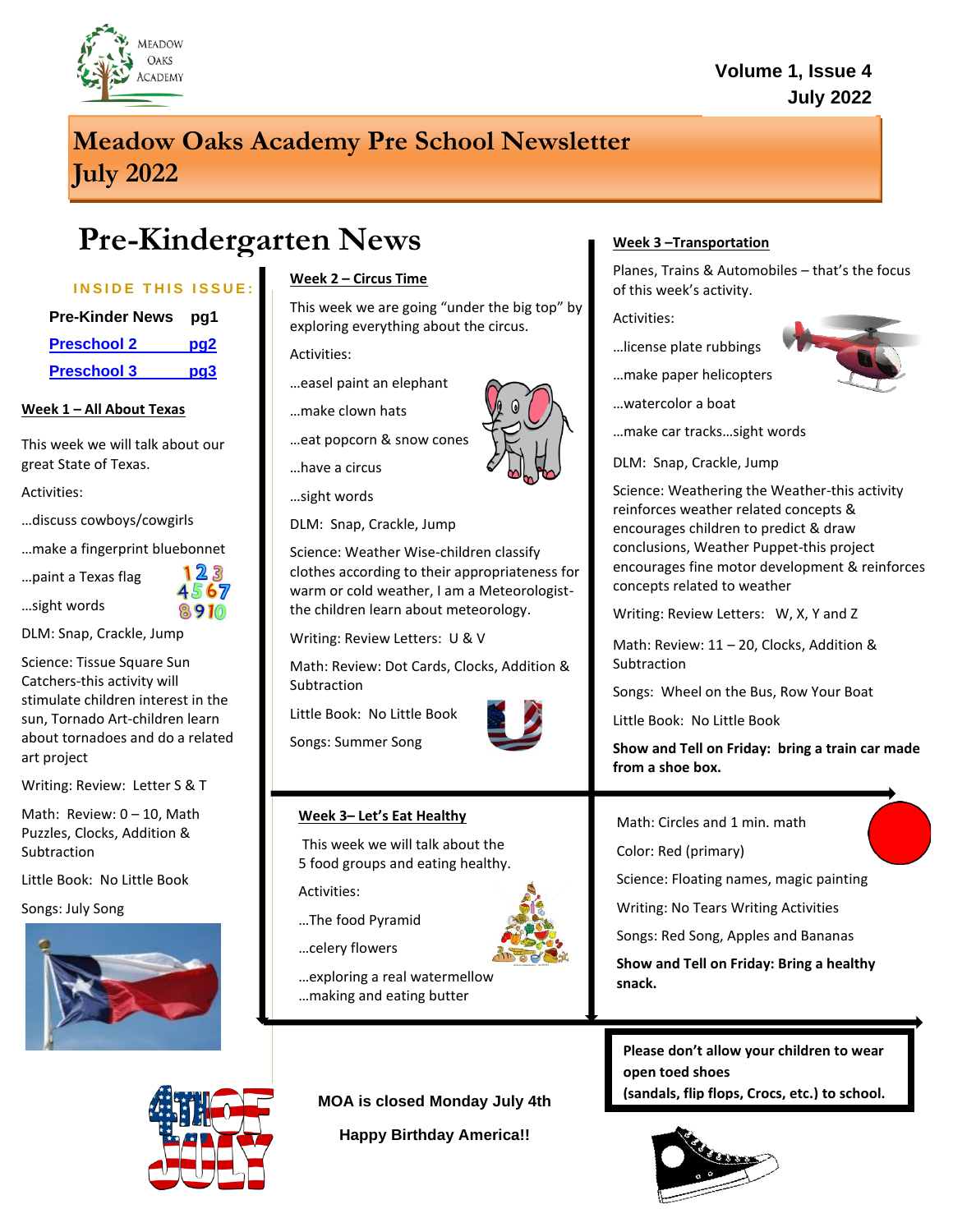



### **Preschool 2 Newsletter July 2022**

Number of the week: Dozen

Math Activities: Patterning, Matching, File Folder Games, Dozen, Sorting

Art Activities: Zoo Tracks, Giraffe Spots, Your Own Zoo Animal, Animals in Cages, Periwinkle Patterns

Rhymes, Songs & Finger plays: The

Animals at the Zoo, Elephant Parade, The Lion and the Unicorn

Talk with your child about: family vacations, ways to spend leisure time with family & friends. Bring pictures of zoo trips and vacation trips to share with the class.





#### **Week 2 – Summer Fun – Taking a Cruise**

**Week 1 –Summer Fun – Going** 

The learning objective for this week will be to pretend to go to the zoo as a summer fun

Shape of the week: Rhombus Color of the week: Periwinkle Letter of the week: Yy

**to the Zoo**

activity.

The learning objective for this week will be to pretend to take a cruise as a summer fun activity.

Shape of the week: Rhombus Color of the week: Periwinkle

Number of the week: Dozen

#### Letter of the week: Yy

Math Activities: Patterning, Matching, File Folder Games, Dozen, Sorting

Art Activities: Crusin" Over the Ocean, Ocean Foam, Yo-Yo- Art, Boat Batik, Salt Dribbles

Rhymes, Songs & Finger plays: I Saw a Ship a Sailing, Ocean Liner,

Dozen Fish, Sea Gull Sea Gull What do you do?, Take Me Out on the Ocean, A Sailor Went to Sea

Talk with your child about: vacations on ocean liners, a special type of large boat which has sleeping, eating, and recreational areas.

**Week 3 – Summer Fun – Picnic in the Park**

The learning objective for this week will be to pretend to go on a picnic in the park as a fun summer activity.

Shape of the week: Parallelogram

Dozen

Color of the week: Chartreuse

#### Letter of the week: Oo

Number of the week: Half Math Activities: Patterning, One-to-One Correspondence, File Folder Games, Half Dozen, Sorting

Art Activities: Picnic Collage, Grilling Chartreuse, Hot Diggity Dog, Fun with Foil, Basket Painting

Rhymes, Songs & Finger plays: Half

Dozen Chips, Going on a Hike,Teddy Bear Teddy Bear, Ring around the Tablecloth, The Ants Go Marching, A Tisket A Tasket

Talk with your child about: planning a picnic in the park, What food would they take?, What else do they need besides food?, Where would they go?



**Week 4 – Summer Fun – Eating Ice Cream**

The learning objective for this week will to pretend to visit an ice cream parlor as a summer fun activity.

Shape of the week: Parallelogram

Color of the week: Chartreuse

Dozen

#### Letter of the week: Oo

Number of the week: Half Math Activities: Patterning, Measuring, File Folder Games, Shapes, Sorting

Art Activities: Cone & Ball Art, Popsicle Painting, Ice Cube Painting, Ice Cream Painting, Tissue Paper Art

Rhymes, Songs & Finger plays: Ice

Cream, Olga & Olaf, What to Do?, Ice Cream Cone, If you Like Ice Cream Cones Talk with your child about: your families favorite summer treats. Talk about different flavors of ice cream, other ways to serve ice cream instead of a cone, the ingredients in ice cream, what animal provides the main ingredient





**MOA is closed Monday July 4th**

**Happy Birthday America!!**

### **Notes:**

Please don't allow your children to wear open toed shoes (sandals, flip flops, crocs(no boundaries), etc.) to school.

They need to wear *TENNIS SHOES*.